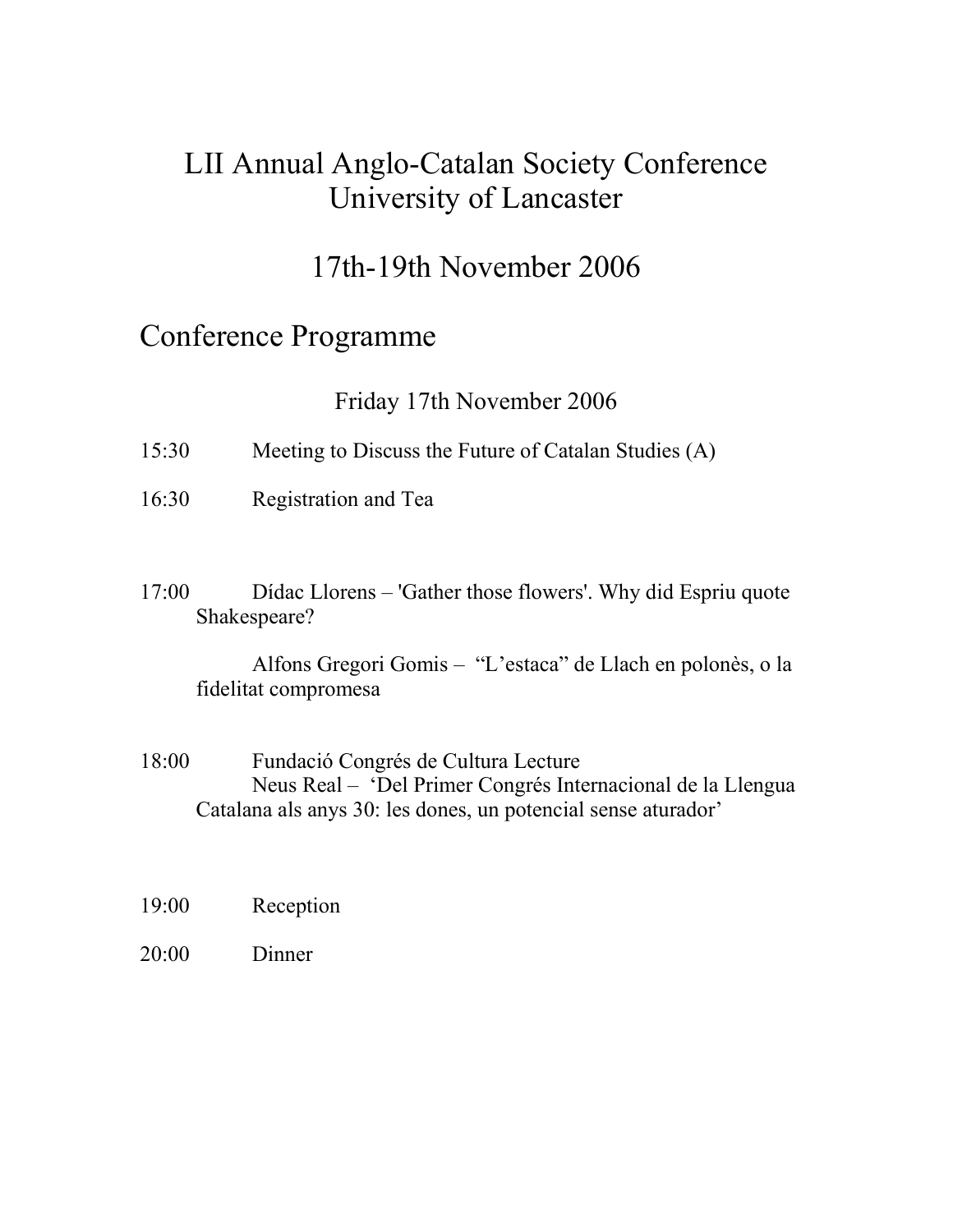#### Saturday 18th November 2006

09:30 Session 2

 Mercè Picornell – Llibretes, plaguetes i diaris en la narrativa experimental postfranquista

 Margalida Pons – La subversió linguística com a alternativa identitària en la narrativa postfranquista

 Xavier Barceló – 'Forasters' in Mallorca: The Literary Image of the Spanish Immigrant in the Contemporary Majorca Novel

| 11:00 | Coffee                                                                            |
|-------|-----------------------------------------------------------------------------------|
| 11:30 | Joan Gili Memorial Lecture                                                        |
|       | Mercè Ibarz – Exili i reconstrucció: Mercè Rodoreda als anys<br>50                |
| 13:00 | <b>A-CS Annual Lunch</b>                                                          |
| 15:00 | Session 3                                                                         |
|       | Josep Saval – Carles Barral i el cas de la llengua catalana                       |
|       | Jordi Larios – Els secrets d'Obdúlia Montcada                                     |
| 16:00 | Elisenda Marcer – Presentation of Anglo-Catalan Society<br><b>Archive Project</b> |
| 16:30 | Coffee                                                                            |
|       | Meeting to discuss Catalan Studies in the UK (B)                                  |
| 17:30 | <b>AGM</b>                                                                        |